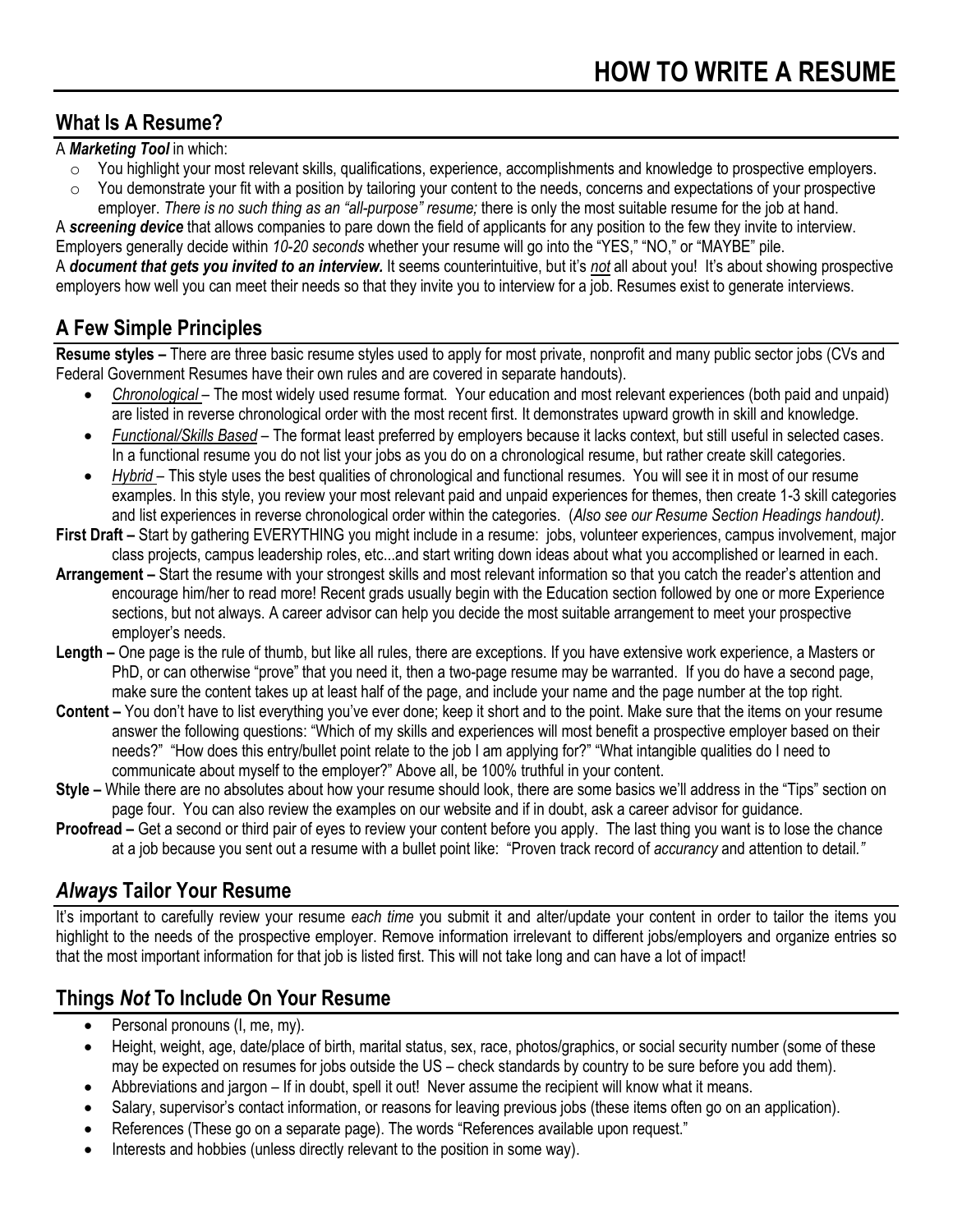## **The Header**

This section includes your name, address, cell number and email address. It may also include a link to your LinkedIn.com page and/or blog/portfolio. Since it is unlikely that the employer will contact you via US Mail, it is only necessary to list one street address. However if you are seeking a job out of state and have a local address in that state, it may be best to list it instead of, or in addition to, your Madison address. Either way you should list only one email address and phone number. Make sure that your voicemail message and email address are both professional. We suggest emails follow this format: Chris.Badger@Gmail/Yahoo/Hotmail or UWAlumni.com.

## **The Objective Statement**

If you will be submitting a cover letter or application essay(s) with your resume, it is unlikely that you will need to include an objective statement. They are ideal for career fairs and networking situations, but if used they must be as concise and tailored as possible. Your career objective should inform the potential employer of:

- The Position that you would like to apply for
- The Industry that you would like to work in *and/or*
- The Skills which you would have to offer or would like them to focus on

They can also cover functional areas of interest and/or specific job title (sales, research, copy-writing…) or the type of organization you seek (social service agency, financial institution…)

### **Samples:**

- Career in media or market research with a large agency focusing on corporate communications (broad focus)
- Position as a programmer or systems analyst with an interest in marketing and finance applications (specific focus)
- Personal Assistant to Volunteer Training and Supervision Coordinator (specific position with title and department known)

## **The Education section**

- Contains your university's full name, your degree (ex. Bachelor of Arts, Bachelor of Science), anticipated graduation date (May 20xx), major(s), certificate(s), and GPA.
- If your GPA is 3.0 or above, you will want to include it. Make sure you include "/4.0" so the employer will know the scale. You can list just Cumulative or Cumulative and Major if your major GPA is higher in the major
- Do not list the name of your high school and only list transfer institutions if you received a degree from them or are referencing experiences you had while attending them.
- You may also wish to list relevant coursework, honors and academic awards, and study abroad in this section

## **Experience Section(s)**

- Each entry should include four parts*:* 1) Employer/Organization name, 2) Your title 3) Location (City, State or City, Country), and 4) Dates of employment (month and year started and ended. For current jobs use the format: "Month, 20xx – Present").
- Entries should combine paid and unpaid experiences such as jobs, internships, student organizations, major class projects, and volunteer activities. Employers don't care whether or not you got paid to learn a skill, they only want to know if you have it, where you got it, and how much experience you have using it!
- Each entry should be listed in reverse chronological order with most recent listed first.
- To make your resume really stand out, consider grouping similar experiences under employer-targeted section headings such as: "Research Experience" or "Leadership and Grant Writing Experience." (This uses the Hybrid format we spoke about on page one.) If you do this, list each experience in reverse chronological order within its section.
- After the four-parts above, craft 2-5 bullet points to highlight your achievements/accomplishments/skills. Each bullet should attempt to answer the questions: How did you do X? Why did you do Y? What was the outcome?

## **"Skills" and Other Special Sections**

The Skills section might include Language(s), Computer Skills, Research Techniques, Professional Certifications, Memberships (student clubs or organizations), or Professional Affiliations (student chapters of professional organizations or societies). Each of these could be a section by itself if the skill/experience is a major component of qualifying for the job.

## **References**

Your reference list belongs on a separate sheet of paper. Only include references with your resume and cover letter at the employer's request. When you have a job interview be sure you bring your list of references with you. There is no need to state "References Available Upon Request" on your resume.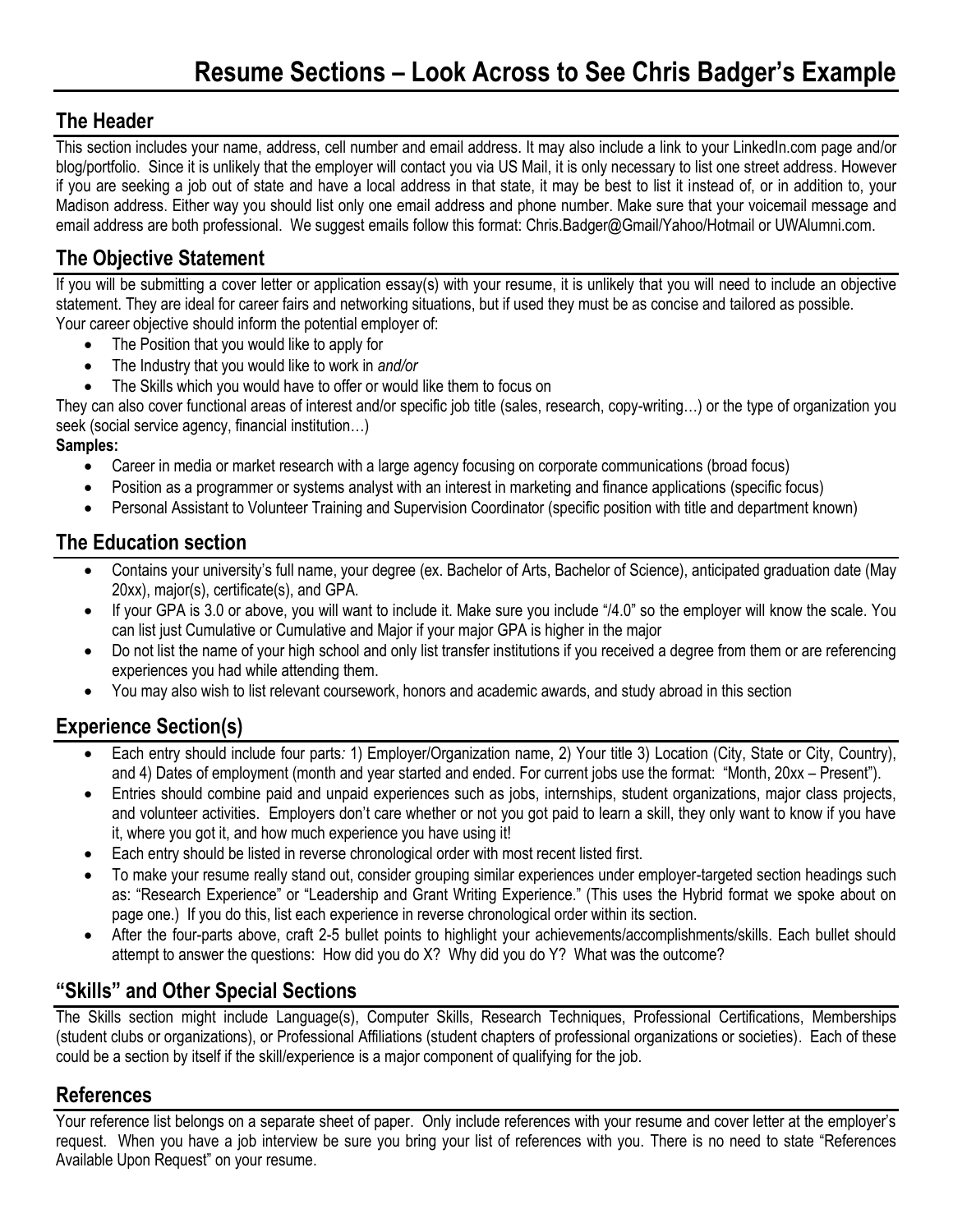Sample Resume: For a non-profit position requiring strong communications skills

# **Chris Badger**

1234 University Avenue, Madison, WI 53706, 608-555-1234, cbadger@uwalumni.com, linkedin.com/ChristopherBadger

#### **Education**

#### **University of Wisconsin – Madison**

Bachelor of Arts, May 20xx Double Major: Psychology and Spanish Certificate (Minor): Business GPA: 3.2/4.0, Psychology GPA: 3.4/4.0, Spanish GPA: 3.5/4.0 Honors: Dean's List (2 semesters), Chancellor's Scholar

**Relevant Coursework:** Financial Accounting, Grant Writing, Advanced Spanish Conversation

#### **Leadership and Communication Experience**

Reporter April 20xx - Present

- Gained valuable media knowledge while honing writing and interviewing skills; write two feature stories per week
- Interacted effectively with fellow staff members and community members, gaining access to exclusive stories

#### **Letters & Science Career Services** Number 2012 12:30 Number 2014 12:30 University of Wisconsin - Madison

- Effectively worked with professional staff to create new resources for the office, including information on negotiating job offers, different styles of interviewing, and guides for choosing graduate school programs
- Advised students individually on improving their resumes

#### **Noodles & Company** Madison, WI and Madison, WI and Madison, WI and Madison, WI and Madison, WI and Madison, WI and Madison, WI and Madison, WI and Madison, WI and Madison, WI and Madison, WI and Madison, WI and Madison, W

Assistant Manager May 20xx - December 20xx

- Arranged scheduling for staff of 35 involving great attention to detail and mediation of conflicting requests
- Entrusted with interviewing, hiring, training, and evaluation of staff, requiring excellent interpersonal communication skills

#### **Cross-Cultural Experience**

## Atwood Community Center, Volunteer, Madison, WI August - December 20xx, May 20xx - Present Coordinated events for local children on celebrating all cultures Led workshops to help students learn more about their own culture **Freelance Spanish Tutor**, Madison, WI May - August 20xx and 20xx Worked with four high school students to prepare them for international study trips Helped students improve Spanish conversational skills

**University of Wisconsin Study Abroad**, Selected Participant, Oaxaca, Mexico January - May 20xx

#### **Skills**

Computer: Microsoft Word, Excel, PowerPoint (proficient), Microsoft Access, Adobe Page Maker and Photoshop (familiar), Comfortable using both Windows and Mac operating systems Languages: Spanish (highly proficient), French (conversational)

**Badger Herald** Madison **Badger Herald** University of Wisconsin - Madison Communications Intern September 20xx - Present

Peer Advisor Network Charles and September 20xx - May 20xx - May 20xx